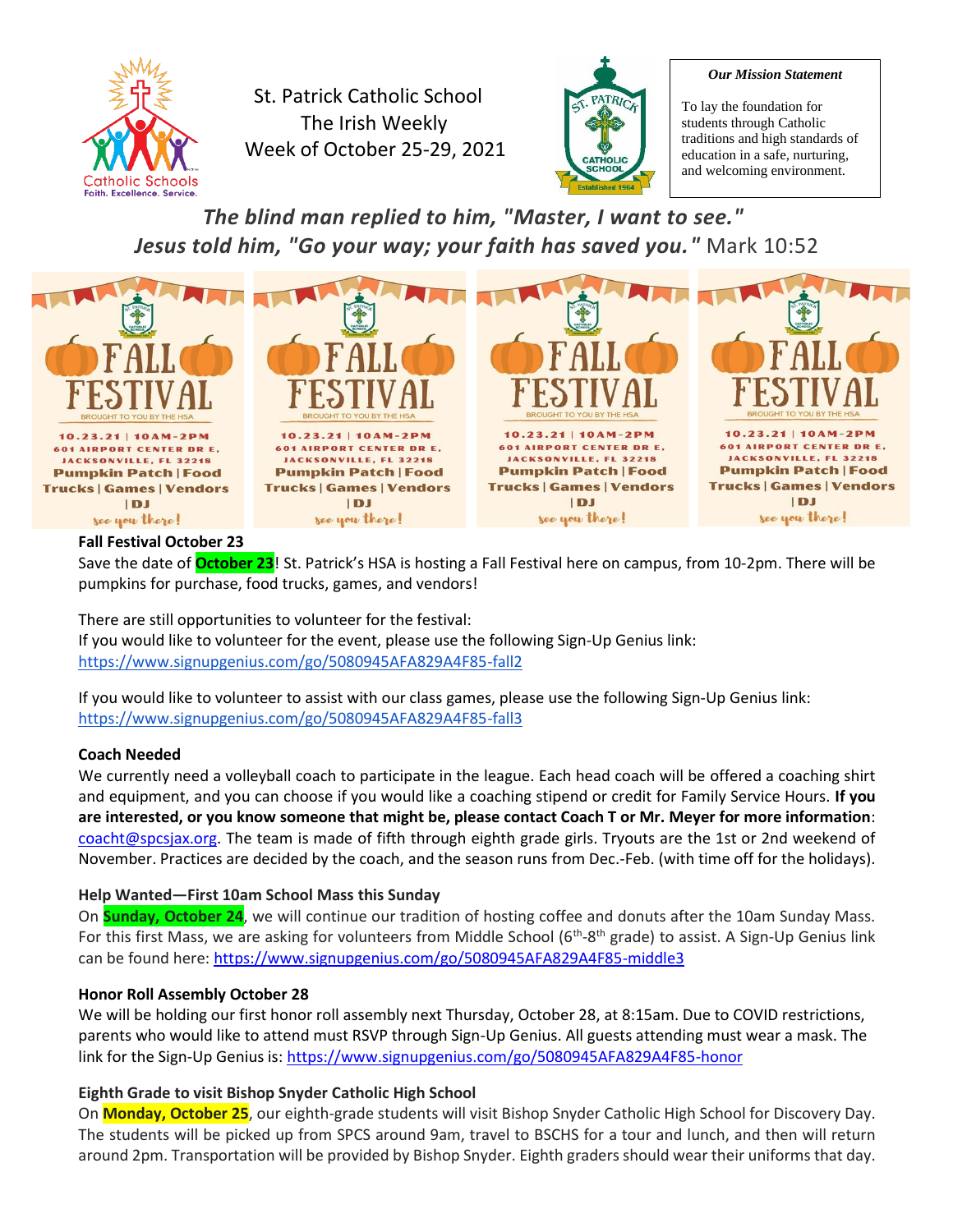### **Red Ribbon Week—October 25-28**

We will be celebrating Red Ribbon Week this week. Red Ribbon Week is a week where we focus on making sound decisions for our minds and bodies, especially in relation to drug and alcohol use. Our week will consist of:

- **Friday, October 22**: Classroom door decorating (with anti-drug themes) \*pictures in next week's Weekly\*
- **Monday, October 25**: Signing the anti-drug pledge and red ribbon stickers (all classes) and bracelets (grades 5-8) \*\*pending delivery—if not, we will give these out on Tuesday\*\*
- **Tuesday, October 26**: Red shirt day (students wear a red shirt with uniform or PE bottoms)
- **Thursday, October 28**: Irish Spirit Day (SPCS spirit shirt/PE shirt/uniform shirt with jeans—no rips or tears—or shorts. School sneakers should be worn.)

#### **Breast Cancer Awareness Day**

October is Breast Cancer Awareness Month. Since many of our families have been impacted by breast cancer, we have decided to honor our loved ones by offering a Pink Shirt Day. On **Wednesday, October 27**, students may wear a pink shirt with their uniform or PE shorts and school shoes. If students have pink socks, they may wear those also.

#### **SHHHHHH Don't Tell the Kids**

On **Thursday, October 28**, we will be holding a surprise Trunk-or-Treat activity for the students. During the last period of the school day (1:30-1:50 for PreK, VPK and K) and 1:50-2:20 for grades 1-8), our students will have the chance to visit cars decorated by parents to get treats. We will provide treat bags for the students to use for the activity. If you would like to participate, use the Sign-Up Genius link here:

<https://www.signupgenius.com/go/5080945AFA829A4F85-trunk3> Cars can set up from 12:00-1:30pm. Families participating will earn 2 service hours.

#### **Discretionary Day on October 29**

We have two discretionary days built into our calendar in case inclement weather causes us to need to close school. Our first discretionary day is **Friday, October 29**. If we do not have to close school for any reason between now and that day, then we will have the day off. Fingers crossed, the weather looks good right now and we hope we will all be able to enjoy that long weekend!

### **Fifth Grade Creates Native American Museum**

On Thursday, October 21, our fifth grade created a Native American museum for our students to enjoy. Classes came through the exhibits where our fifth grade shared their dioramas and home-made projects representing the different Native American tribes. Congratulations to Mrs. Schwartz and the fifth grade for a job VERY well done!

#### **School Day Hockey Game Scheduled for November 16**

Save the Date! The Icemen are back in action and SPCS has been invited to attend their annual School Day Hockey Game on **Tuesday, November 16 at 10:30am**. The cost per ticket is \$15 and includes the game, lunch, a workbook, and gift. Unlike years past, attendance at the game will be optional. Students who prefer not to attend will have a regular day of school. More information will be available in the next few weeks.

### **Homeroom Communication Form**

To assist with communication, our Homeroom Parents will begin meeting as a group and with their classroom teachers. To assist them in reaching out to families, we have designed the following Google form. Please take a few moments to reply to this form so we know your communication preferences. The form can be accessed from this link[: https://forms.gle/UHhXCxNvVDLi3yD57](https://forms.gle/UHhXCxNvVDLi3yD57) Your response will be kept confidential.

### **E-Rate Program and Title I Eligibility Survey**

Thank you to everyone who has completed this very important survey. The results will help us gain funding for our Internet and Wi-Fi infrastructure, as well as to ensure the number of spots available for students working with our Title I program. If you haven't completed the paper survey, please use this link for a Google Form: <https://forms.gle/MttZnm9JbWKH83cz5>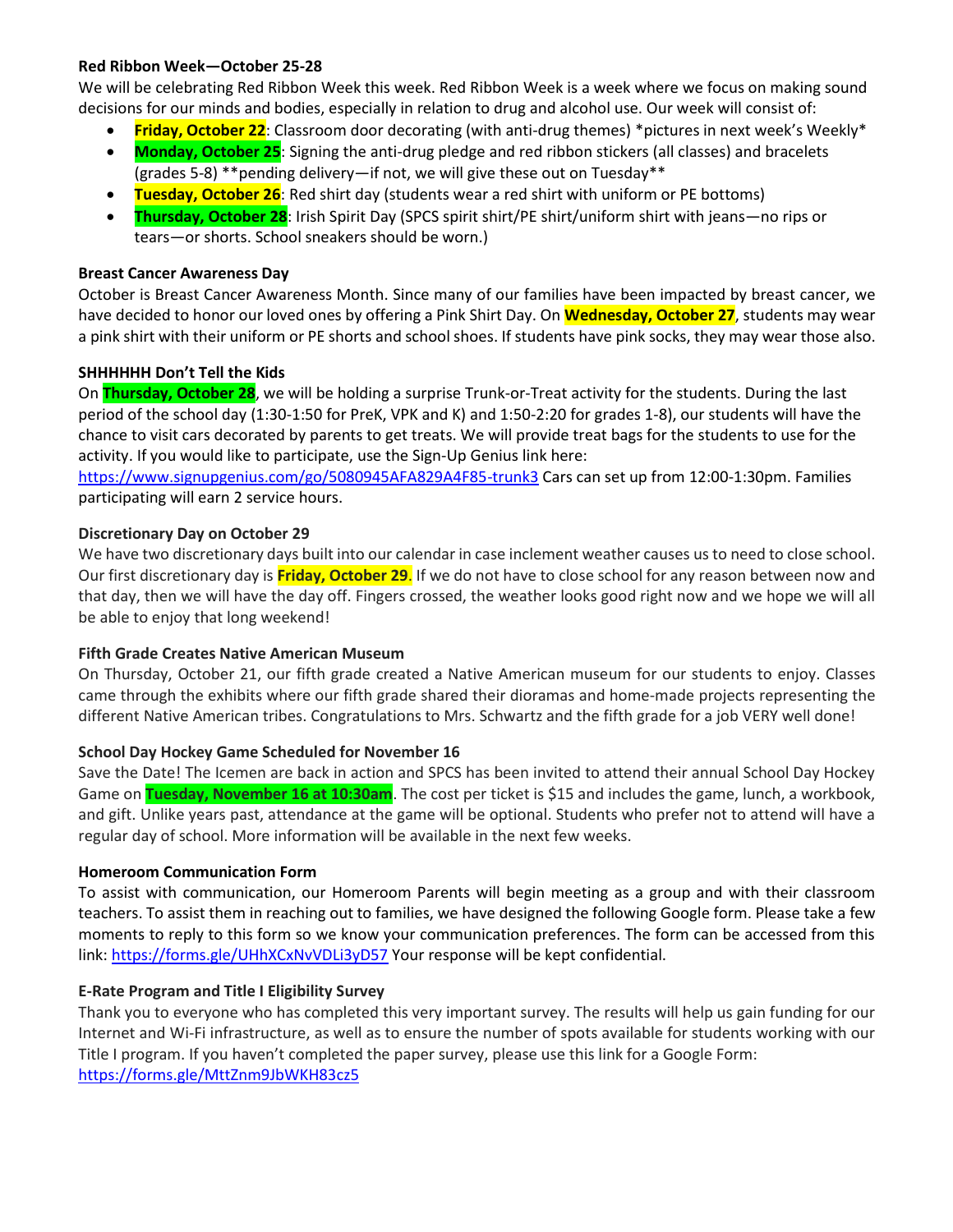# **COVID Impact on Our School**

This week we had one student who was quarantined after having close contact with someone who tested positive for COVID-19.

We will continue to let you know when students test positive. Because of privacy laws, we cannot disclose the names of the students. We will let the parents of students who have been in close contact know so that they can be quarantined based on the current requirements of the diocese and the Department of Health.

Thank you for all your help with the mask optional policy that is currently in effect. We ask your continued patience and assistance with this and in reporting any new positive cases to us.

**Sacramental Preparation for Reconciliation and First Eucharist (second graders) and Confirmation (8th graders)** Classes for the Immediate preparation for the Sacraments of Reconciliation, First Eucharist, and Confirmation begin in the winter/spring of 2022.

Many parents ask, "*Why does my child have to attend classes for sacraments?*" "*Does not the parish school teach the sacraments to their students?*" "*Is not sacramental prep part of what I am paying for in tuition to the school?*" The answer is immediate sacramental preparation is not something the school provides. It is the privilege of the parish priest to ensure that all his parish members are prepared to receive the sacraments. While the school does instruct their students about what the sacraments of Reconciliation, Eucharist, and Confirmation are (this is what the diocese refers to as "remote preparation"), it does not spiritually prepare children and their families to actually receive these sacraments (what the diocese refers to as "immediate sacramental preparation").

If your child is baptized, has been in religious education in 1st and 2nd grade (for FHC and Confession) or 7th and 8th grade (For Confirmation, must have received FHC and Reconciliation), and your family is a member of St. Patrick parish, you must pre-register for these classes for your children to receive the sacraments in May of 2022. To register your child for sacramental prep classes at St. Patrick, you will need to contact our parish Director of Religious Education, Cathy Taylor, and provide a copy of your child's baptismal certificate to her. Call, text, or email: 904-860- 3891 [cataylor@addressplus.net](mailto:cataylor@addressplus.net) If your home parish is not St. Patrick, but you would like to have your child prepared and receive sacraments at St. Patrick, call your home parish and speak to a DRE.

# **This Week-At-A-Glance**

# **Saturday, October 23**

- Fall Festival from 10:00am-2:00pm. To volunteer, please see the links at the beginning of the Irish Weekly
- Please complete the Homeroom Communication Form:<https://forms.gle/UHhXCxNvVDLi3yD57>
- Please complete the E-Rate and Title I Form:<https://forms.gle/MttZnm9JbWKH83cz5>

### **Sunday, October 24**

• 10am School Mass (coffee and donuts provided after Mass)

### **Monday, October 25**

- Red Ribbon Week Activity: drug-free pledge signing
- Yearbook Photo re-takes
- 8<sup>th</sup> Grade at Bishop Snyder Catholic High School

### **Tuesday, October 26**

- Red Ribbon Week Activity: Red Shirt Day (wear a red shirt with uniform bottoms or PE shorts, school shoes)
- Soccer Shots on campus

# **Wednesday, October 27**

• Breast Cancer Awareness Day: wear a pink shirt with uniform bottoms or PE shorts, school shoes (pink socks are also acceptable)